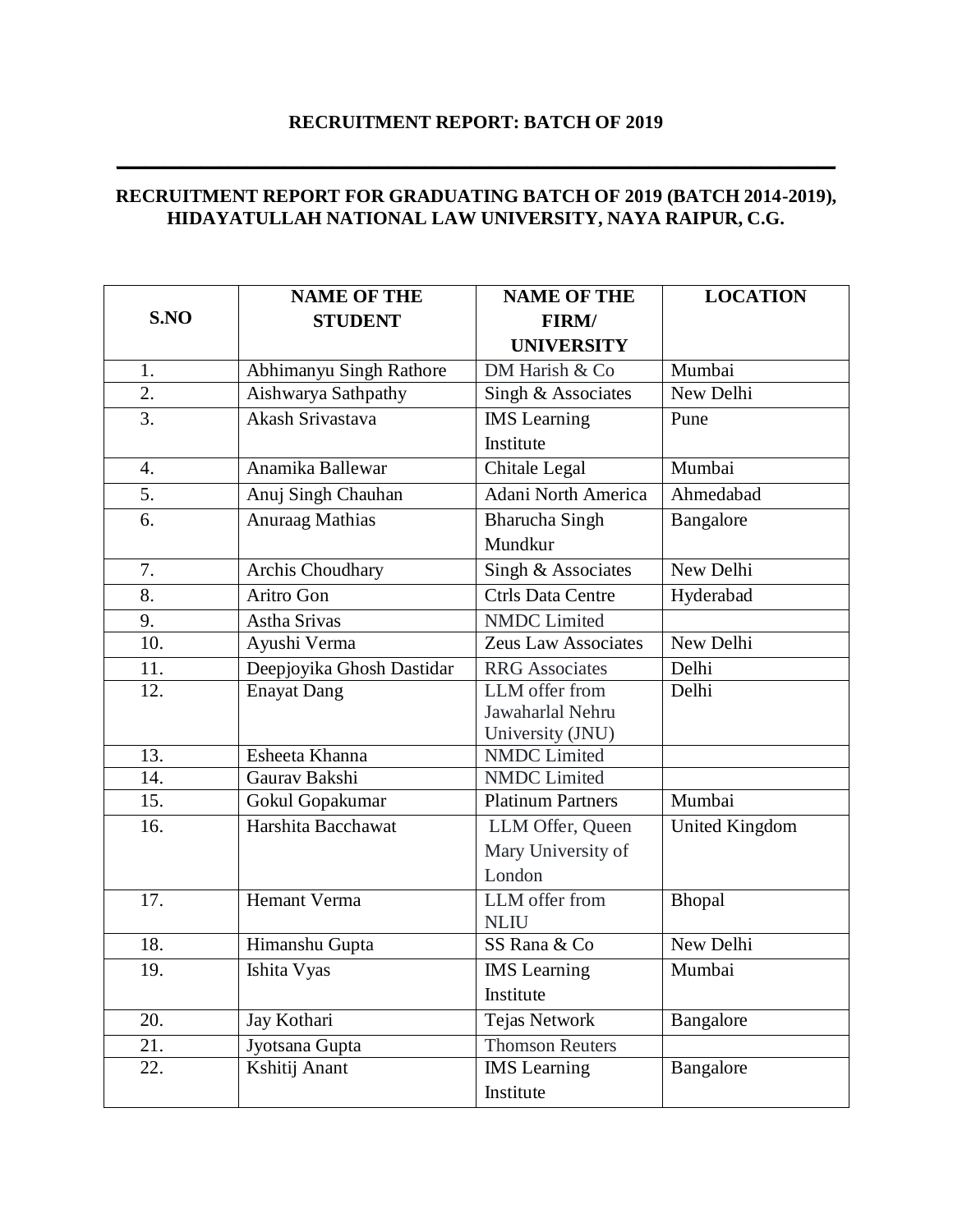| 23. | Manasvini Mukund       | Khaitan & Co.                                                                                                                                     | Mumbai                |
|-----|------------------------|---------------------------------------------------------------------------------------------------------------------------------------------------|-----------------------|
| 24. | Namrata SInha          | Tech Mahindra                                                                                                                                     | Noida                 |
| 25. | Nandini Sharma         | <b>ICICI</b>                                                                                                                                      | Mumbai                |
| 26. | Pallavi Anand          | Singh & Associates                                                                                                                                | New Delhi             |
| 27. | Pawan Khatri           | <b>KSK</b> Legal                                                                                                                                  | New Delhi             |
| 28. | Peri Pratima           | <b>NMDC</b> Limited                                                                                                                               |                       |
| 29. | Phalguni Mahapatra     | LLM Offers in IPR<br>from the following<br>Universities:<br>University of<br>Edinburgh<br>University of<br>Glasgow<br>University of<br>Manchester | United Kingdom        |
| 30. | Piyush Patel           | <b>ICICI</b>                                                                                                                                      | New Delhi             |
| 31. | Priyanka Bhandari      | <b>AZB &amp; Partners</b>                                                                                                                         | Mumbai                |
| 32. | Priyanka Priyadarshini | <b>AZB &amp; Partners</b>                                                                                                                         | Mumbai                |
| 33. | Purvi Lhila            | <b>DSK</b> Legal                                                                                                                                  | New Delhi             |
| 34. | Raksha Aggarwal        | Chambers of Sajan<br>Poovayya, Sr.<br>Advocate                                                                                                    | New Delhi             |
| 35. | Richa Soni             | Singh & Associates                                                                                                                                | New Delhi             |
| 36. | Romit Raj              | <b>Spot Draft</b>                                                                                                                                 | Gurgaon               |
| 37. | Sakshi Mohgaonkar      | <b>NMDC</b> Limited                                                                                                                               |                       |
| 38. | Samiksha Singh         | <b>Chamber of Senior</b><br>Counsel, Dr. Yug<br>Mohit Chaudhary                                                                                   | Mumbai                |
| 39. | Saumya Tandon          | <b>ICICI</b>                                                                                                                                      | New Delhi             |
| 40. | Saumya Tandon          | LLM Offer, London<br>School of Economics                                                                                                          | <b>United Kingdom</b> |
| 41. | Sherien Kaul           | <b>AZB &amp; Partners</b>                                                                                                                         | Bangalore             |
| 42. | Shikha Rohra           | Finology Ventures                                                                                                                                 |                       |
| 43. | Shivani Tiwari         | LLM offer from<br><b>NLSIU</b>                                                                                                                    | Bangalore             |
| 44. | Shoaib Alvi            | <b>NMDC</b> Limited                                                                                                                               |                       |
| 45. | Shubhi Agarwal         | J. Sagar Associates                                                                                                                               | Gurgaon               |
| 46. | Srishti Ghoshal        | Ikigai Law                                                                                                                                        | New Delhi             |
| 47. | Sudarshini Nath        | Singhvi & Co.                                                                                                                                     | Kolkata               |
| 48. | Sugandha Singh         | <b>IMS</b> Learning<br>Institute                                                                                                                  | Pune                  |